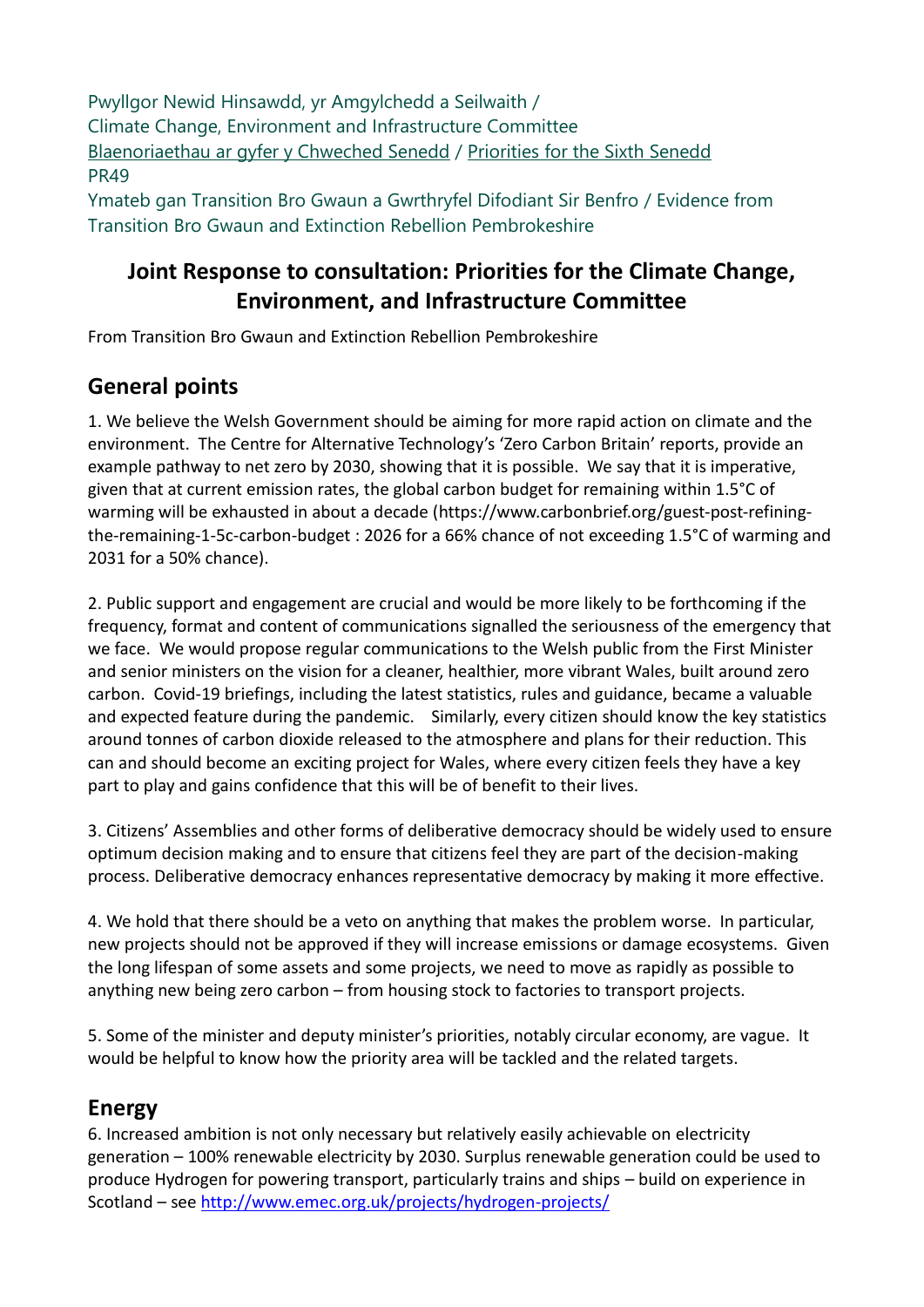7. The emphasis on local ownership is very welcome, but there needs to be significant change in the regulatory landscape to create a presumption in favour of community owned projects. It is, however, encouraging to note, at<https://energylocal.org.uk/clubs>that Energy Clubs are forming for mutual financial benefit, and this model must be encouraged.

8. There is no mention of projected increases in electricity demand with increased electrification.

9. Ambition should be raised with fossil fuels; fossil fuel extraction may be at the bottom of the fuel hierarchy, but it needs to move out of the system altogether. As a starting point there should be a commitment to block all new fossil fuel projects.

10. There must be comprehensive assessments of the wider environmental impacts of power projects, so that unintended consequences are avoided and we do not simply shift harm to other parts of the world. For example: consideration should be given to the effects of any proposed tidal power generation on marine mammals and offshore wind installations on seabirds and marine mammals; supply chain impacts should be considered for equipment and fuel for renewables.

#### **Transport**

11. As in point 4 above, road schemes should be assessed in terms of their long term impact on the environment and should be rejected if projections show a rise in emissions, a loss of ecosystems or a loss of carbon sinks. In most cases it seems that the bigger/better/faster the roads, the more cars appear on them.

12. There is an immediate need to decongest and decarbonise the M4 corridor and A470, bringing people down from the valleys. Welsh Government could set a target of reducing car use on these routes by 50% by 2030. Reduction of carbon dioxide emissions, improvement of air quality and reducing congestion on these routes is totemic and would show real momentum in Wales' journey towards net zero. This is an ideal focus for a Citizens' Assembly of stakeholders. The solutions undoubtedly involve greater use of trains and active transport. Welsh Government's efforts to find solutions to the M4 corridor congestion and its refusal to build an M4 relief road are very much welcomed.

13. There should be a target that all Welsh trains are electric/hydrogen by 2030.

#### **Housing**

14. The Optimised Retrofit Programme is a good first step. It would be good to see the rollout of retrofitting expedited. The benefits in terms of tackling fuel poverty would surely attract public support. Obviously, all housing will need to be well insulated and heated and powered in a net zero manner. The faster we gear up in terms of workforce skills, contractors, proper oversight, etc. the better.

15. Planning laws should be used with immediate effect to ensure all new builds, whether housing or commercial, are low/zero carbon and do not have other adverse environmental impacts, e g on biodiversity, flood risk. If this is delayed it is inequitable. Who will pay for the costs of retrofitting buildings that could have been low impact in the first place? Building standards should require all new build to minimise total life-cycle carbon. The use of concrete should be avoided where possible because of the high emissions inherent in its manufacture. Examples of alternatives: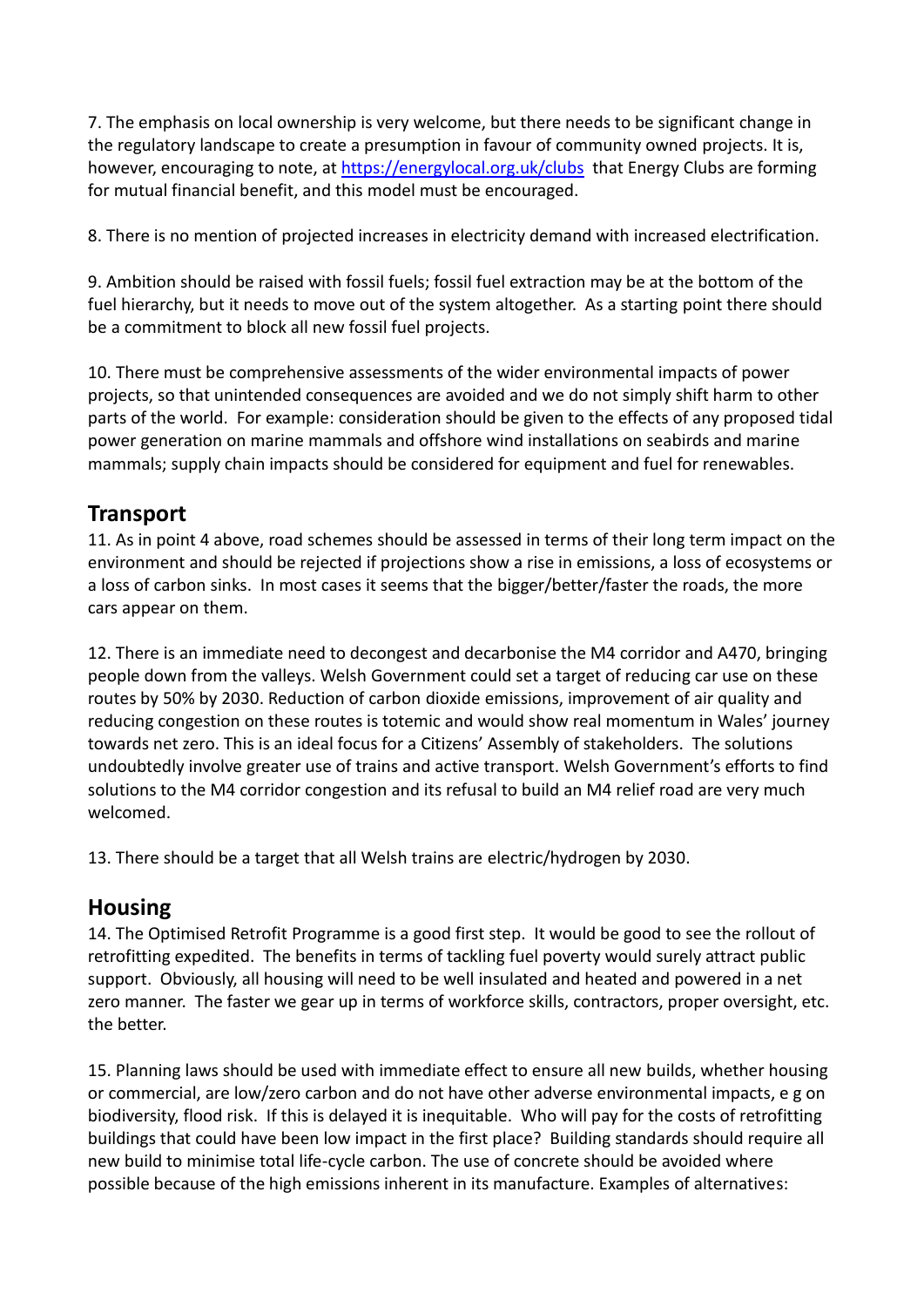- Western Solar style developments, using natural materials, sourced in Wales. [https://www.solarpowerportal.co.uk/news/western\\_solar\\_eco\\_social\\_housing\\_village\\_is\\_j](https://www.solarpowerportal.co.uk/news/western_solar_eco_social_housing_village_is_just_the_beginning) ust the beginning
- Use kit-style construction rather than traditional build, as in above.
- Promote the roll out of 'Active Buildings' technologies, as developed at Swansea University: <https://www.specific.eu.com/>

We understand embodied and whole life-cycle carbon is a focus area for the Royal Institute of British Architects and we feel that judicious use of these concepts would set new housing in Wales on a sustainable pathway. The

[Embodied and whole life carbon assessment for architects sustainable design \(architecture.com\)](https://www.architecture.com/knowledge-and-resources/resources-landing-page/whole-life-carbon-assessment-for-architects)

# **Land use and Biodiversity**

16. Land use and agriculture are strongly linked. There is no explicit mention anywhere of agriculture, despite this being a key sector across the board: recovery and enhancement of nature, reducing emissions, increasing carbon sinks, reducing pollution, natural solutions in adapting to climate change such as peat bog restoration. We would expect to see robust but constructive engagement with the Welsh agricultural sector to ensure that agriculture rapidly becomes part of the conversation and part of the solution. Policies on agriculture, food, climate and environment need to align with each other and with tackling the climate and ecological emergency that we face. There are numerous publications addressing these issues available from The Land Workers Alliance, in particular Farming-Food-and-the-Climate-Crisis v2.pdf (landworkersalliance.org.uk)

Specific priority suggestions relating to food production:

- Ensure that allotment provision is safeguarded in Local Development Plans.
- Facilitate the expansion of Community Supported Agriculture.
- Support producer marketing initiatives that connect with final retailers/customers in order to shorten the food chain and minimise wastage.
- Require all producers to develop environmental management plans.
- Introduce taxation on all potentially polluting inputs, using the money raised to accelerate change to regenerative systems of farming.

### **Circular economy**

17. The increased prevalence of repair café's in Wales is welcome, although their availability is currently very restricted to only one or two days per month at listed venues. However, our understanding is that their good work is hampered by products which are designed for obsolescence rather than being designed for repair. Repair and re-use for designed purpose must be a core principle in a sustainable society. We understand that many of the powers in this area may be reserved, and working closely with the UK Government will be required. The latter also applies to any legislation to minimise the use of packaging. Could design for repair principles be built into product quality standards to allow shops and customers to make more informed decisions? More radically, would it be possible to have a lower VAT rate on products which have been so designed? These same principles would facilitate disassembly at end of life for recovery of materials.

It would make sense to site much repair café/restoration activity immediately adjacent to Recycling Centres, to be open during normal working hours.

Submitted by: